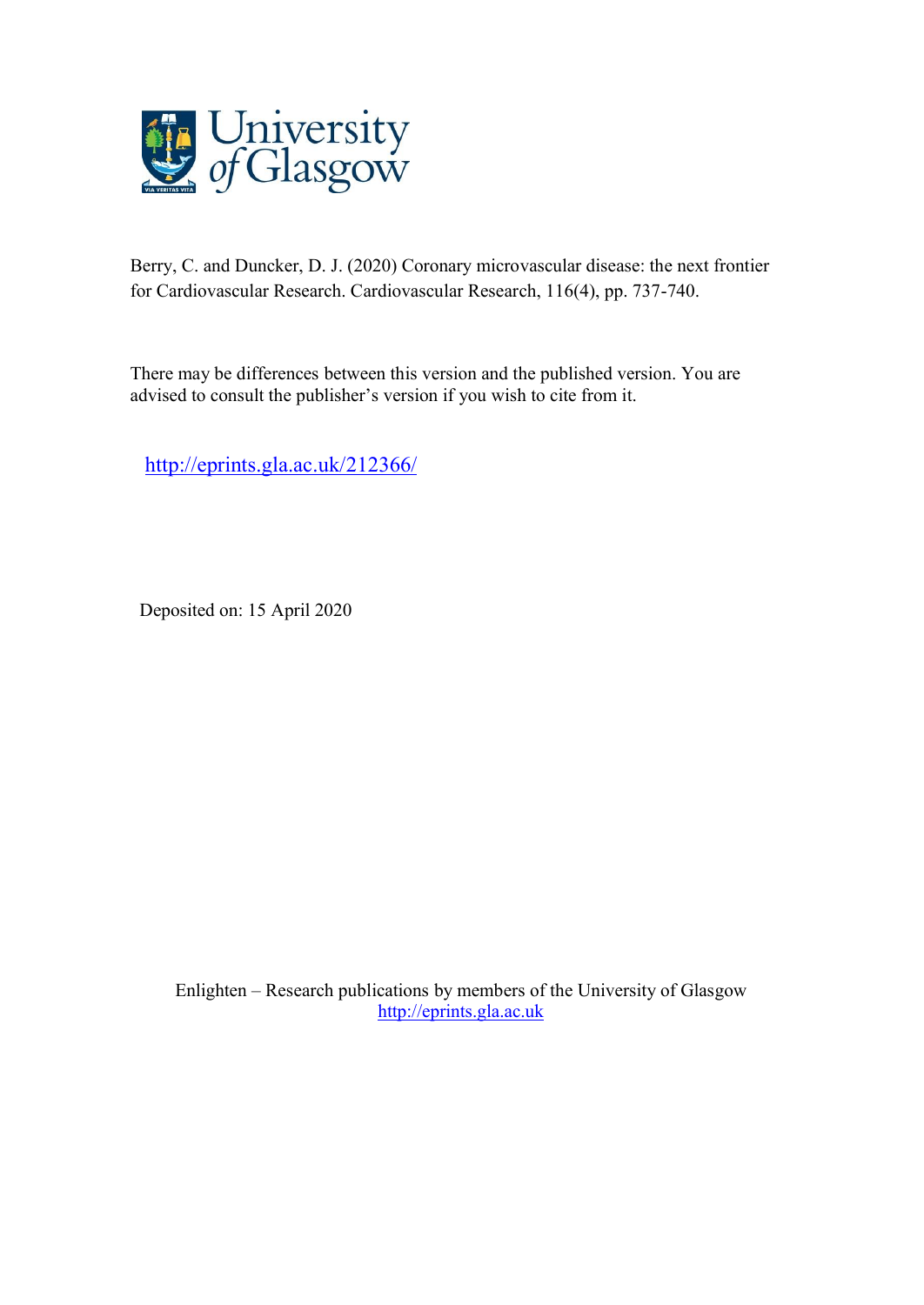# **Editorial**

|                | 2 Cardiovascular Research Spotlight on Microvascular Disease |
|----------------|--------------------------------------------------------------|
| $\mathcal{R}$  | Title: Microvascular disease – the next frontier for         |
| $\overline{4}$ | cardiovascular research                                      |

5 Authors: Colin Berry<sup>1,2</sup> MD/PhD, FRCP, FESC, FACC, Dirk J. Duncker<sup>3,4</sup> MD/PhD FESC **Affiliations:** <sup>1</sup> British Heart Foundation Glasgow Cardiovascular Research Centre, Institute of 7 Cardiovascular and Medical Sciences, University of Glasgow, Glasgow, UK;  ${}^{2}$ Golden Jubilee 8 National Hospital, Clydebank, United Kingdom; <sup>3</sup> Division of Experimental Cardiology, Department of Cardiology, Thoraxcenter, Cardiovascular Research School, COEUR, Erasmus MC, University Medical Center Rotterdam, Rotterdam, The Netherlands; <sup>4</sup> 11 <sup>4</sup> Netherlands Heart Institute, Utrecht, The Netherlands. **Correspondence:** Professor Colin Berry, BHF Glasgow Cardiovascular Research Centre, Institute of Cardiovascular and Medical Sciences, 126 University Place, University of Glasgow, Glasgow, G12 8TA, Scotland, UK. Telephone: +44 (0) 141 330 3325 or +44 (0) 141 951 5000. Fax +44 (0) 141 330 6794; Email: colin.berry@glasgow.ac.uk **Word count:** text 1636, references 1157

**Acknowledgements:** None

 **Sources of funding:** Dr Berry has research funding from the British Heart Foundation (FS/17/26/32744; RE/18/6134217) and the Medical Research Council (MR/S018905/1).

**Disclosure:** Dr. Berry is employed by the University of Glasgow which holds consultancy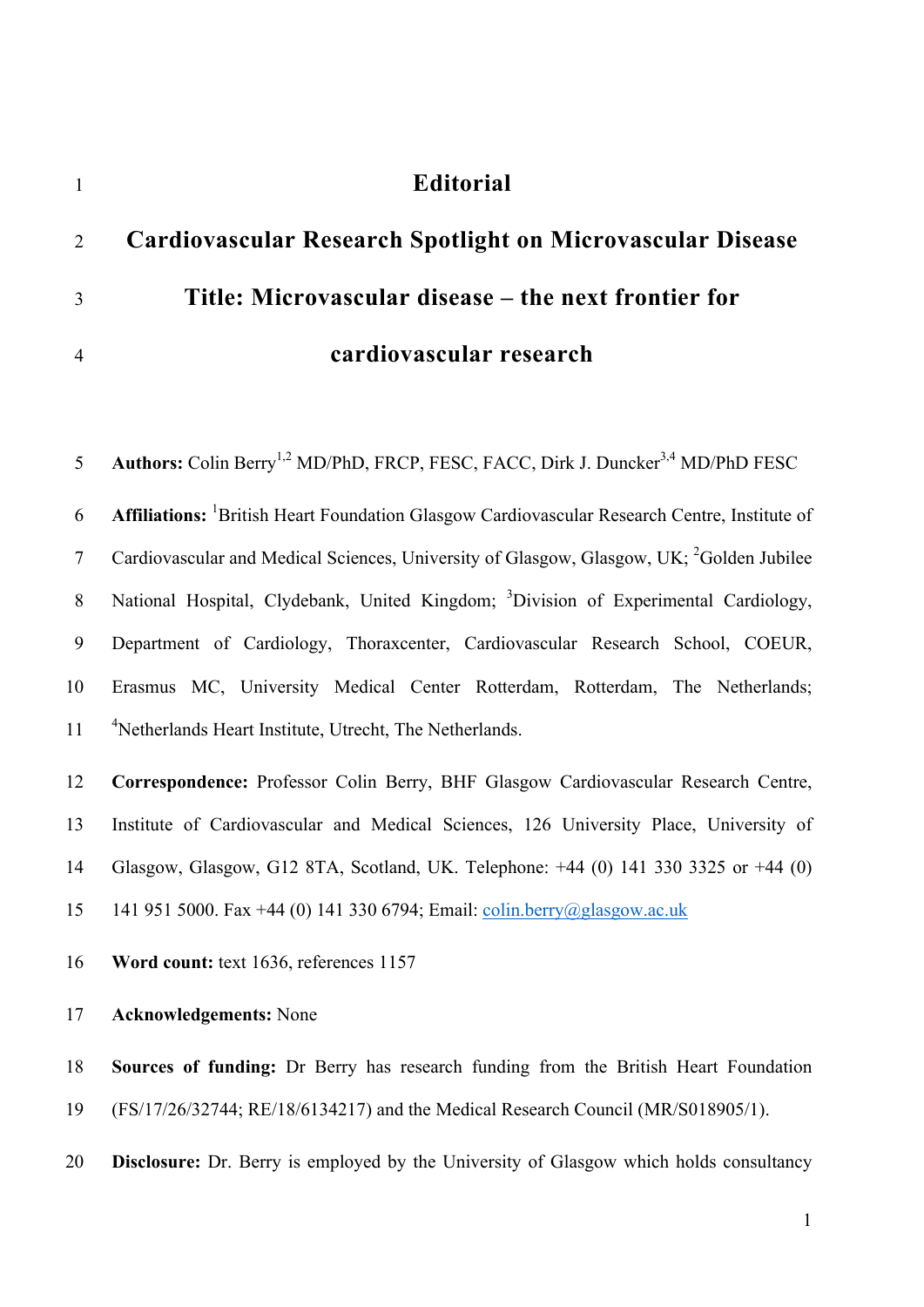and research agreements with companies that have commercial interests in the diagnosis and treatment of ischaemic heart disease. The companies include Abbott Vascular, AstraZeneca, Boehringer Ingelheim, GSK, HeartFlow, Menarini, Novartis, and Siemens Healthcare. These companies had no involvement in this manuscript.

### **Key words**

Angina; ischemia; microvascular; translational research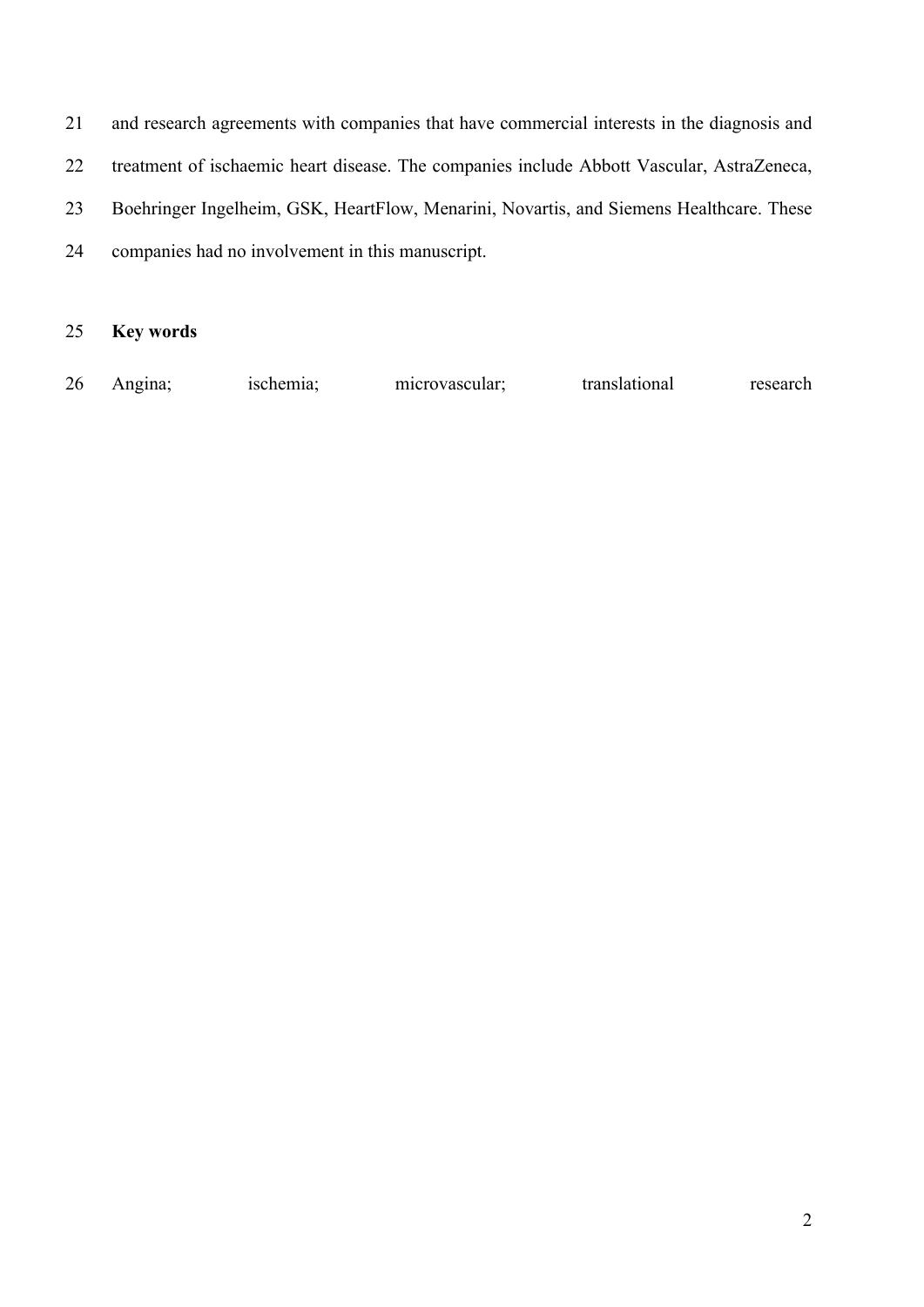#### **Introduction**

 Ischemic heart disease (IHD) persists as a leading cause of premature death and disability worldwide [1]. IHD may present as acute myocardial infarction (MI) or manifest as a chronic coronary syndrome [2]. IHD is increasingly recognized as a concomitant problem in systemic health problems, such as rheumatoid arthritis. Coronary atherosclerosis is a major cause of IHD and the historical primacy of coronary artery disease (CAD) leads some clinicians to view coronary heart disease (CHD) and IHD as synonymous, interchangeable terms. Emerging clinical evidence indicates this is far from being the case and a major reappraisal is warranted [3].

#### **Under-recognition of coronary microvascular disease: time for a reappraisal**

 Coronary microvascular dysfunction (CMD) has, historically, been under recognized, not least since the microvessels are invisible. This simple issue has underpinned key misconceptions about IHD and major knowledge gaps relating to CMD [3]. Atherosclerosis is the major cause of CAD and the pathogenesis, prognosis and treatment of these problems are well established [2]. In recent years, new insights into the causes and consequences of IHD have called into question the CAD stenosis-centred/CHD paradigm. Most recently, the ISCHEMIA trial results were reported at the Scientific Sessions of the American Heart Association (November 16, 2019) [5, 6]. The central hypothesis of the ISCHEMIA trial was that in patients with angina and moderate-severe myocardial ischaemia, compared with initial non-invasive, medical management, a routine invasive strategy with cardiac catheterisation followed by coronary revascularisation plus optimal medical therapy, would improve prognosis. After 3.3 years follow-up, there was no difference in the primary endpoint between the randomized groups [6]. This trial did have limitations. Under-recruitment and a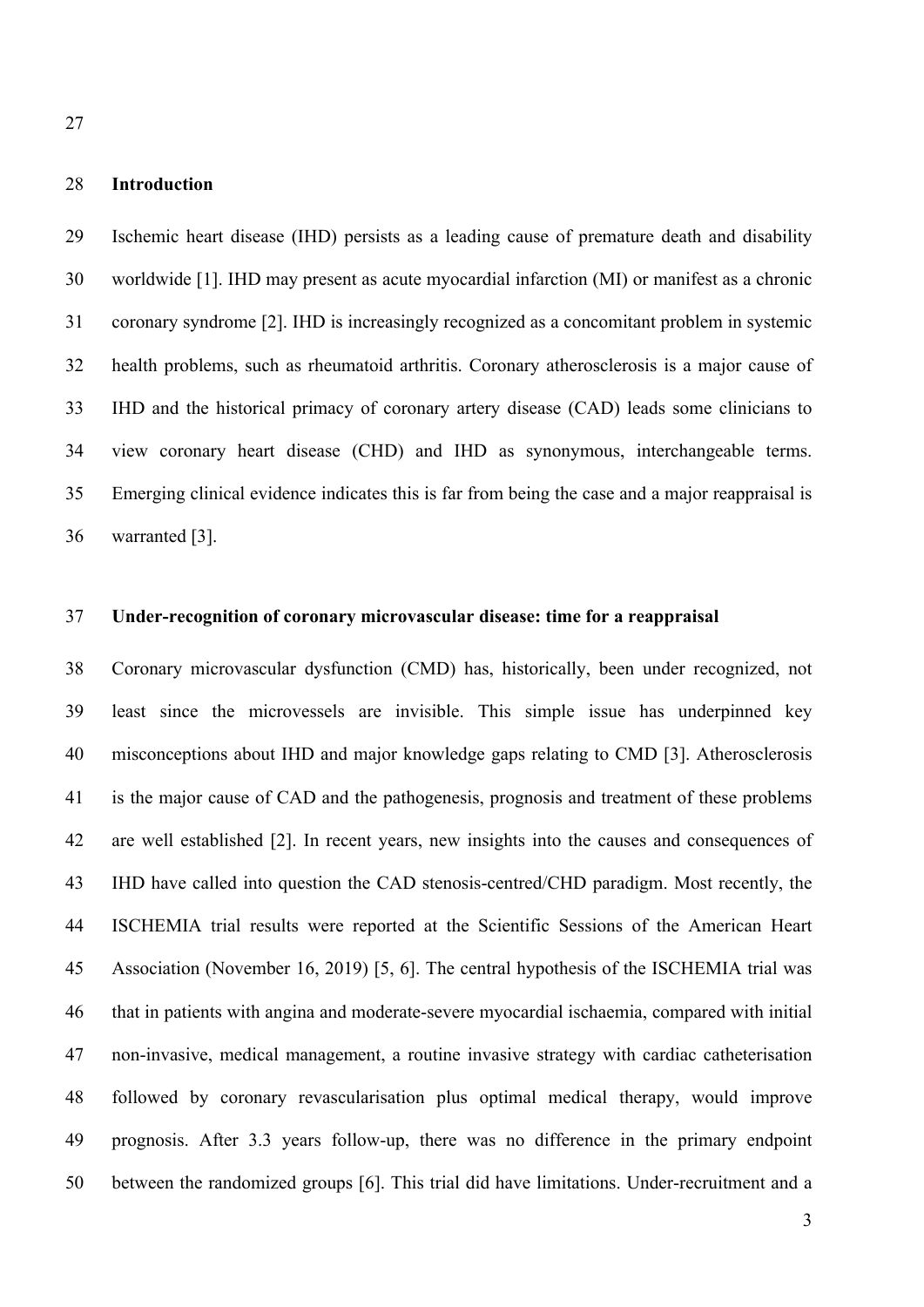lower than expected event rate reduced the statistical power for analysis of the primary outcome that ultimately led to a belated, yet prespecified change in the primary composite outcome. Longer term follow-up with accrual of more events may provide new insights. Nonetheless, ISCHEMIA is the largest study of its kind, and the results call into question the benefits of coronary revascularization in patients with myocardial ischaemia.

### **Clinical relevance of coronary microvascular dysfunction**

 Coronary microvascular dysfunction is increasingly implicated as a relevant cause of IHD [6]. Angina secondary to myocardial ischaemia may occur in patients with no obstructive CAD (INOCA). In fact, around 1 in 5 patients presenting with known or suspected angina have obstructive CAD, as revealed by anatomical imaging with CT coronary angiography (CTCA) [7] (Figure 1). In the clinic, the cause of the angina is uncertain in the majority of affected patients, most of whom are women [7,8]. This becomes all the more relevant given that CTCA-guided management leads to worse angina and quality of life overall, contrary to what might be anticipated [9]. The Coronary Microvascular Function and CT Coronary Angiogram (CorCTCA) study is currently examining the prevalence and clinical significance of CMD in patients with angina but no obstructive CAD, as defined by CTCA [10]. The recent Coronary Microvascular Angina (CorMicA trial) served evidence that undertaking tests of coronary vascular function during clinically-indicated coronary angiography identifies relevant endotypes (microvascular angina, vasospastic angina, non-cardiac chest pain) and targeted therapy was associated with improvements in angina and quality of life at 6- [11] and 12-months [12] (Figure 2). Considering acute myocardial infarction, about 1 in 10 patients presenting with MI have no obstructive coronary arteries (MINOCA) [13]. Microvascular and vasospastic disease are also implicated. Considering the natural history, INOCA and MINOCA may underlie the development of heart failure with preserved ejection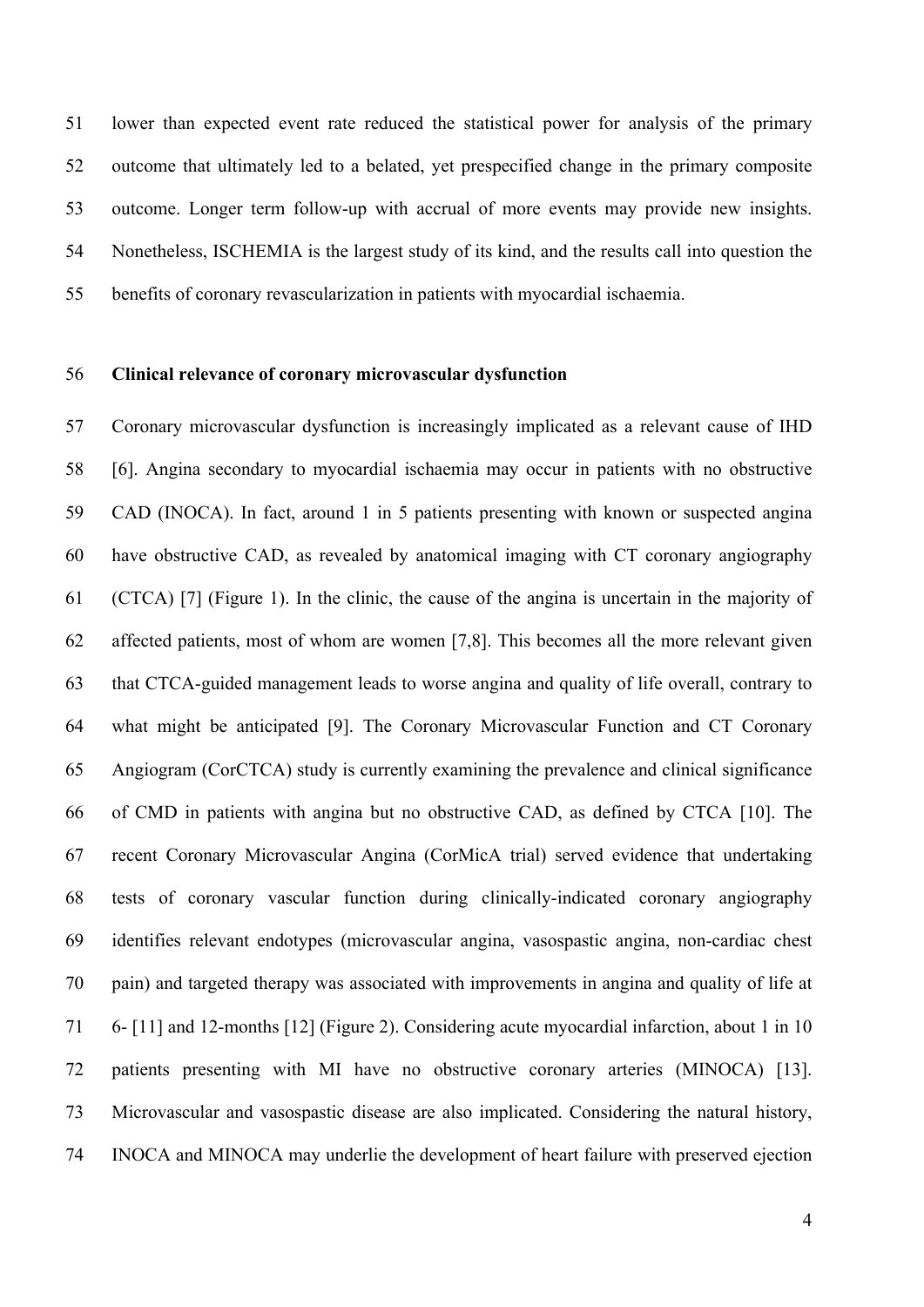fraction (HFPEF) [14], which is an increasingly recognized, prevalent cause of heart failure.

 Coronary microvascular disease may be part of a systemic continuum of microvascular disease, with multiple affected organ beds [15]. Small vessel disease in the heart and brain links INOCA with vascular dementia [15]. The deleterious effects of vascular risk factors, such as hypertension, obesity, smoking and diabetes are relevant, and genetic associations [4], notably leading to increased exposure to endothelin-1 [16], are also implicated. CMD is causally implicated in multiple systemic conditions including the cardiotoxicity of chemotherapy, systemic inflammatory conditions, such as rheumatoid arthritis, heart failure 83 and pregnancy [17]. Sex associations are also relevant [18]. Obstructive CAD typically associates with male sex whereas small vessel disease associates with female sex [7,8,10,11]. Since anatomical imaging with CTCA is diagnostically most useful for identifying and excluding CAD and compared with ischaemia testing, least useful for the diagnosis of CMD, an all-comers strategy based on CTCA introduces a sex bias [3]. Under-recognition and under-treatment of heart disease in women is a hot topic [17,18], and more research seems warranted.

 Some of the persisting, clinically-relevant questions are: 1) In INOCA and MINOCA, is myocardial ischaemia the consequence and/or cause of microvascular dysfunction? Is chronic myocardial ischaemia therapeutically modifiable? Is microvascular dysfunction a common problem after successful revascularization? If so, what are the mechanisms underlying microvascular dysfunction, what treatments might be disease-modifying and beneficial to patients? Is CMD other systemic conditions are modifiable target? What is the natural history of CMD? The clinical relevance of microvascular dysfunction in patients with flow-limiting CAD is being investigated in the DEFINE-FLOW study [19], due to be reported in 2020. The Changes in Ischemia and Angina Over 1 Year Among ISCHEMIA Trial Screen Failures With no Obstructive CAD on Coronary CT Angiography (CIAO) substudy will also be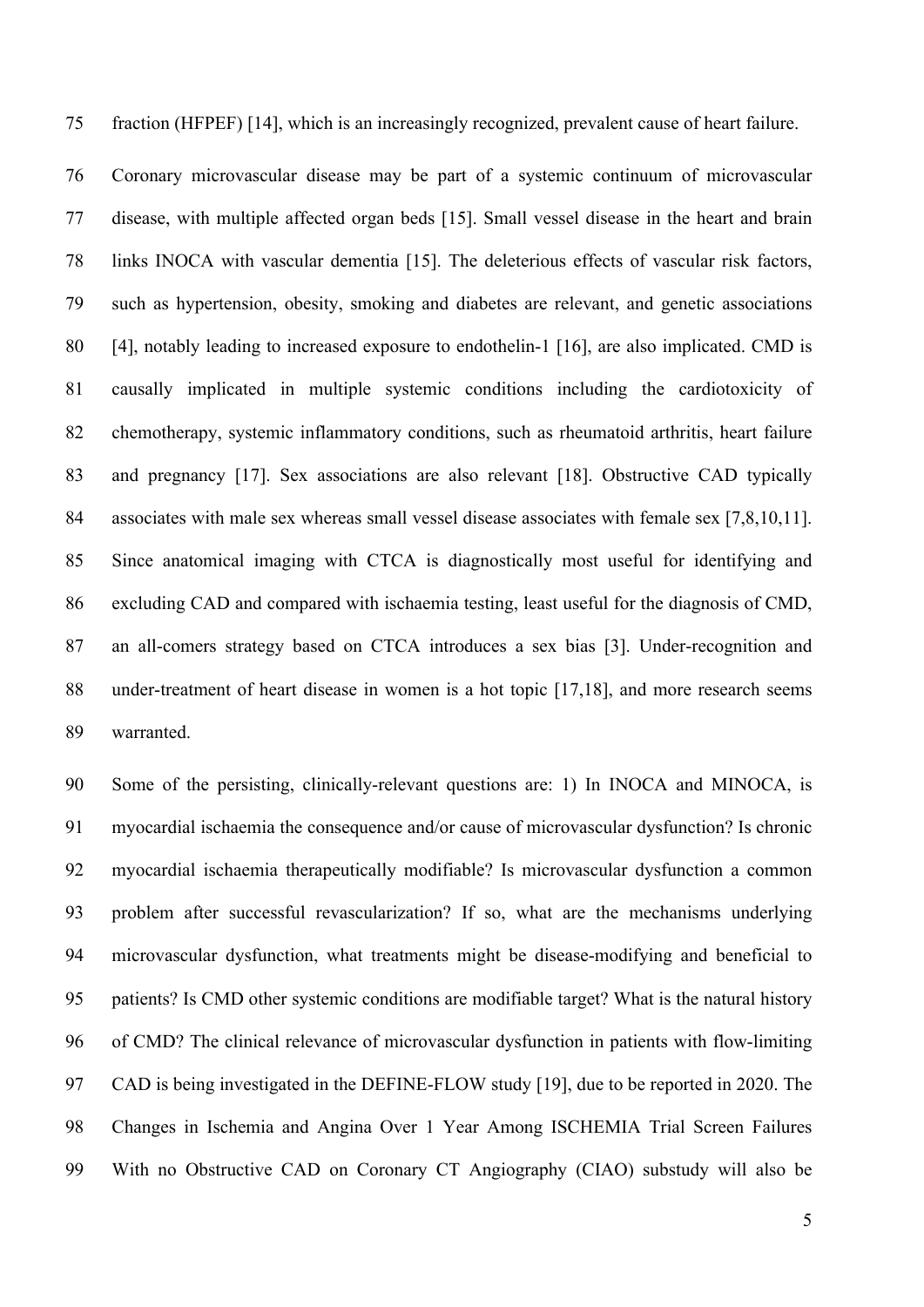informative [20].

 Accordingly, CMD has generated substantial interest in the clinical and basic science communities in recent years. This Spotlight Issue brings together internationally leading thought-leaders, researchers and their trainees. The authors have a broad range of backgrounds including basic science, translational research and clinical studies. Their remit is to focus on 'hot topics' in CMD and give perspectives on the science.

 The Spotlight Issue begins with a Position Paper, "*Coronary Microvascular Dysfunction in Cardiovascular Disease*", from the European Society of Cardiology (ESC) Working Group on Coronary Pathophysiology and the Microcirculation [21]. The Position Paper by Drs. Padro, Badimon and coauthors highlights, firstly, updated evidence on the pathophysiological consequences of microvascular dysfunction in the heart. Secondly, they focus on the relevance of cardiovascular risk factors and co-morbid conditions for microcirculatory dysfunction. Thirdly, they highlight the clinical consequences of CMD, which is not a benign problem. They conclude that clinical strategies should prioritise detection of CMD which in turn will help in the stratification of cardiovascular in support of precision medicine.

 The first article focuses on experimental models of CMD. Duncker *et al.* discuss the benefits and pitfalls of existing small and large animal models of CMD, with a specific focus on metabolic disturbances which may be experimentally induced or spontaneous [22]. They provide a comprehensive description of relevant experimental research involving a range of species. They also highlight the value of experimental models for identifying novel therapeutic targets and for the subsequent development and testing of novel therapeutic interventions.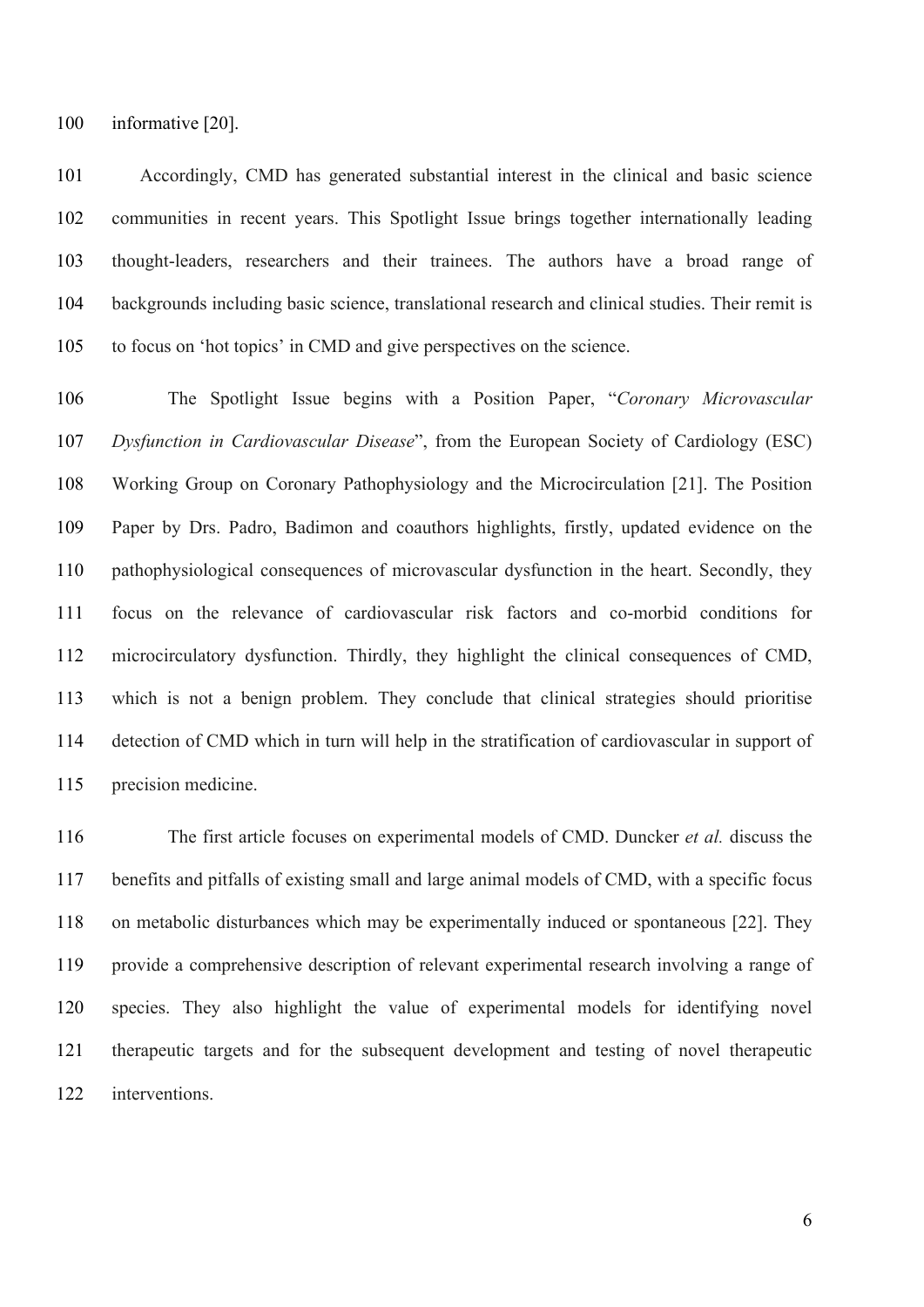The next article focuses on "Diagnosis of coronary microvascular dysfunction in the clinic". Ong *et al*. [23] cover the diagnosis of CMD in an article that discusses the invasive and non- invasive methods for the assessment of CMD in humans. They highlight an integrative approach for assessing coronary vascular function using a diagnostic guidewire initially and then pharmacological reactivity testing using intracoronary administration of acetylcholine (ACh). They highlight the IDP developed by Berry and Ford [11] as the current gold standard for assessing coronary vascular function. A review from Bairey Merz *et al.* [24] on 'Treatment of CMD', provides a comprehensive overview of pharmacotherapies with potential efficacy in alleviating CMD. The article highlights pivotal clinical trials in CMD, such as CorMicA [11] and WARRIOR (ClinicalTrials.gov Identifier: NCT03417388). In addition, they highlight novel therapeutics, including gene and cell-based therapies.

 The Spotlight also includes articles on CMD in different cardiovascular disease settings. Sechtem *et al.* [25] focus on CMD in stable IHD, including INOCA and obstructive CAD. They focus on challenging concepts including CMD in the absence of atherosclerosis, CMD detection, microvascular spasm, collateral connections, and the prognostic importance of global coronary flow reserve. Konijnenberg, van Royen *et al.* [26] focus on the pathophysiology and diagnosis of CMD in acute myocardial infarction. The authors state that the current standard of care, primary percutaneous coronary intervention (PCI), successfully restores coronary blood flow in the vast majority of patients yet most also have evidence of failed myocardial perfusion, revealed as microvascular obstruction (MVO) using magnetic resonance imaging. MVO confers an adverse prognosis and in spite of multiple therapeutic trials, MVO has no evidence-based treatment and has an unmet therapeutic need. The manuscript also discusses pre-clinical models. Camici *et al.* [27] discuss the mechanisms by which CMD is a contributing factor to the transition from left ventricular hypertrophy heart failure with either a reduced or preserved ejection fraction. Relevant mechanisms are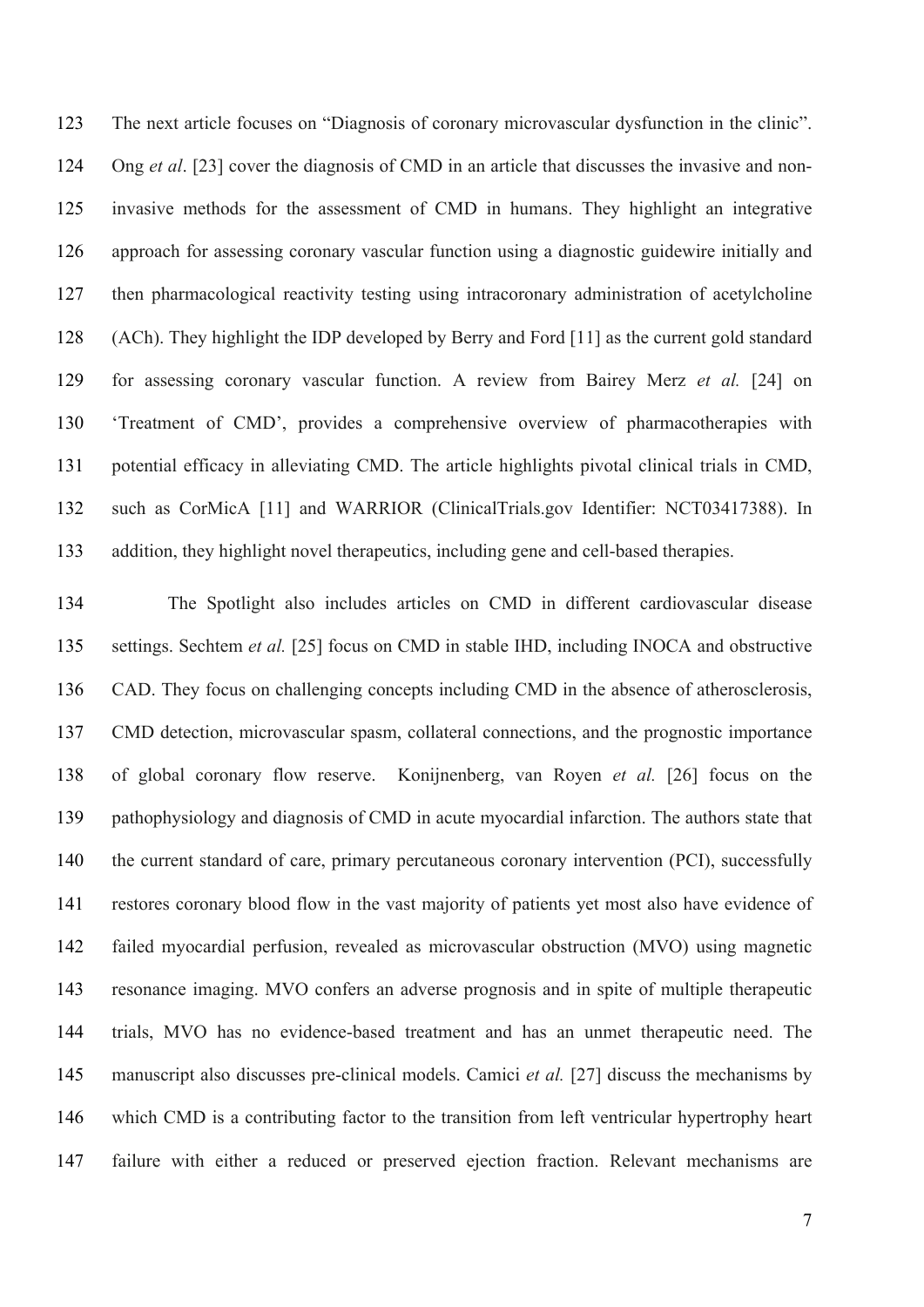discussed. CMD in genetic cardiomyopathy is also described. Maas and colleagues [28] describe the pathogenic role of CMD in the setting of other cardiac or systemic conditions. They highlight diabetes mellitus, obesity and vascular inflammation as relevant causes of CMD.

 A further disease modifier of CMD pathology is sex [17,18]. Women who are under investigation for myocardial ischemia are more likely to have non-obstructive CAD on coronary angiography and CMD is relevant. Meta *et al.* [29] explore sex-associations of INOCA, MINOCA, symptoms, risk factors and, intriguingly, sex-specific factors such as inflammation, mental stress, autonomic and neuro-endocrine dysfunction that may cause women to be more likely to develop CMD relative to men. Sex differences have major implications for both diagnosis and treatment of cardiovascular disease.

 We recognize and thank experts from the COVADIS (Coronary Vasomotor Disorders International Study Group) and ESC Working Group on Coronary Pathophysiology and Microcirculation for their collaboration. The Editors hope that by bringing this collection of articles together, the Spotlight will enhance interest for research in CMD. This problem pervades human disease, mechanisms are poorly understood and specific treatments are lacking. CMD presents an exciting field for discovery and translation to reduce the unmet therapeutic need.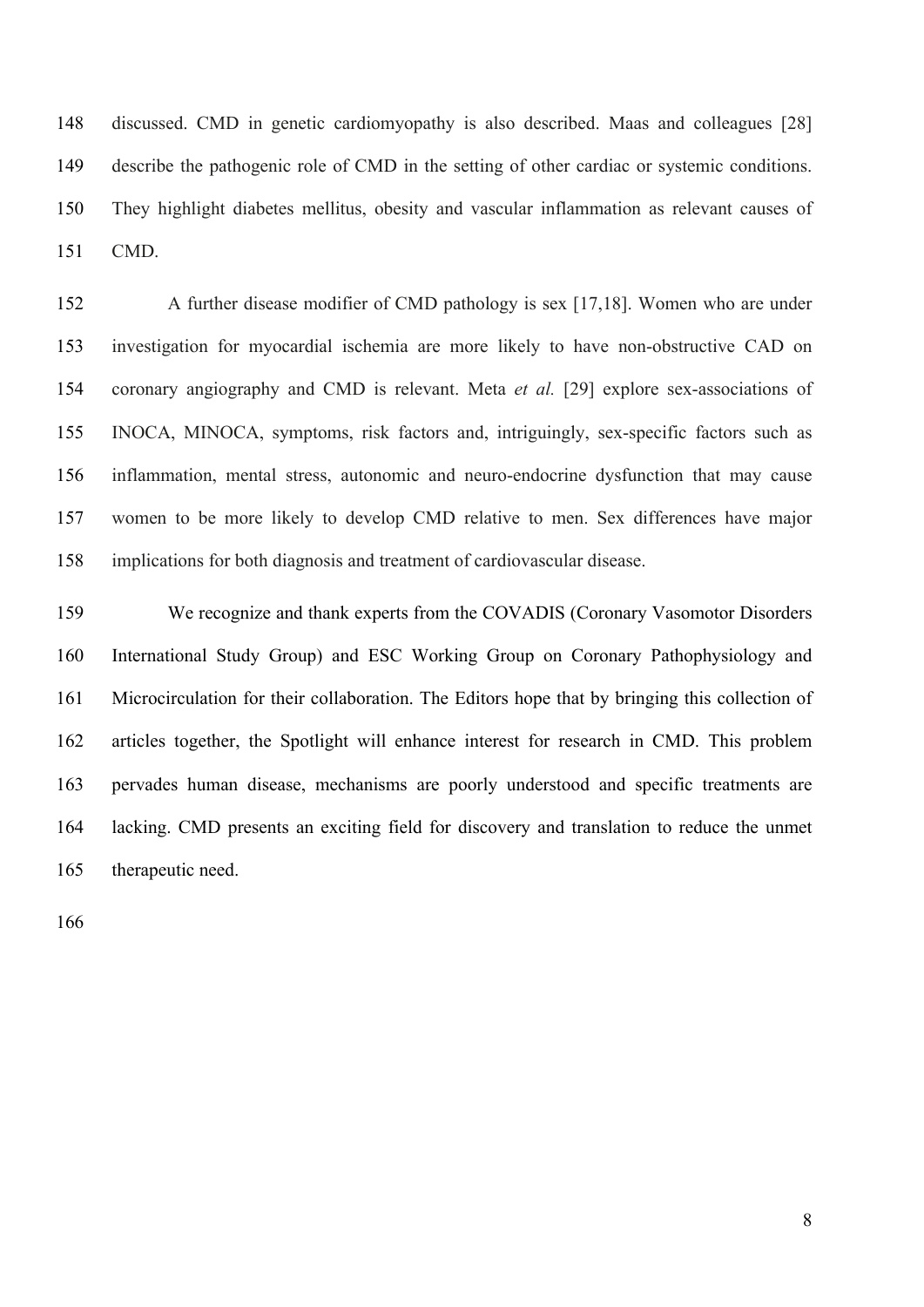**References** 1. Roth GA, Abate D, Hassen Abate K, et al. Global, regional, and national age-sex- specific mortality for 282 causes of death in 195 countries and territories, 1980- 2017: a systematic analysis for the Global Burden of Disease Study 2017 GBD 2017 Causes of Death Collaborators. Lancet. 2018;392:1736–1788. 2. Knuuti J, Wijns W, Saraste A, et al; ESC Scientific Document Group. 2019 ESC Guidelines for the diagnosis and management of chronic coronary syndromes. Eur Heart J. 2019. pii: ehz425. doi: 10.1093/eurheartj/ehz425. 3. Berry C. Stable Coronary Syndromes: The Case for Consolidating the Nomenclature of Stable Ischemic Heart Disease. Circulation. 2017 Aug 1;136(5):437-439. doi: 10.1161/CIRCULATIONAHA.117.028991. PubMed PMID: 28760869. 4. International Study of Comparative Health Effectiveness With Medical and 179 Invasive Approaches (ISCHEMIA). https://clinicaltrials.gov/ct2/show/NCT01471522 181 5. https://professional.heart.org/professional/ScienceNews/UCM\_505226\_ISCHEMIA -Clinical-Trial-Details.jsp 6. Ford TJ, Corcoran D, Berry C. Stable coronary syndromes: pathophysiology, diagnostic advances and therapeutic need. Heart. 2018 Feb;104(4):284-292. 7. SCOT-HEART investigators. CT coronary angiography in patients with suspected angina due to coronary heart disease (SCOT-HEART): an open-label, parallel-group, multicentre trial. Lancet. 2015 Jun 13;385(9985):2383-91.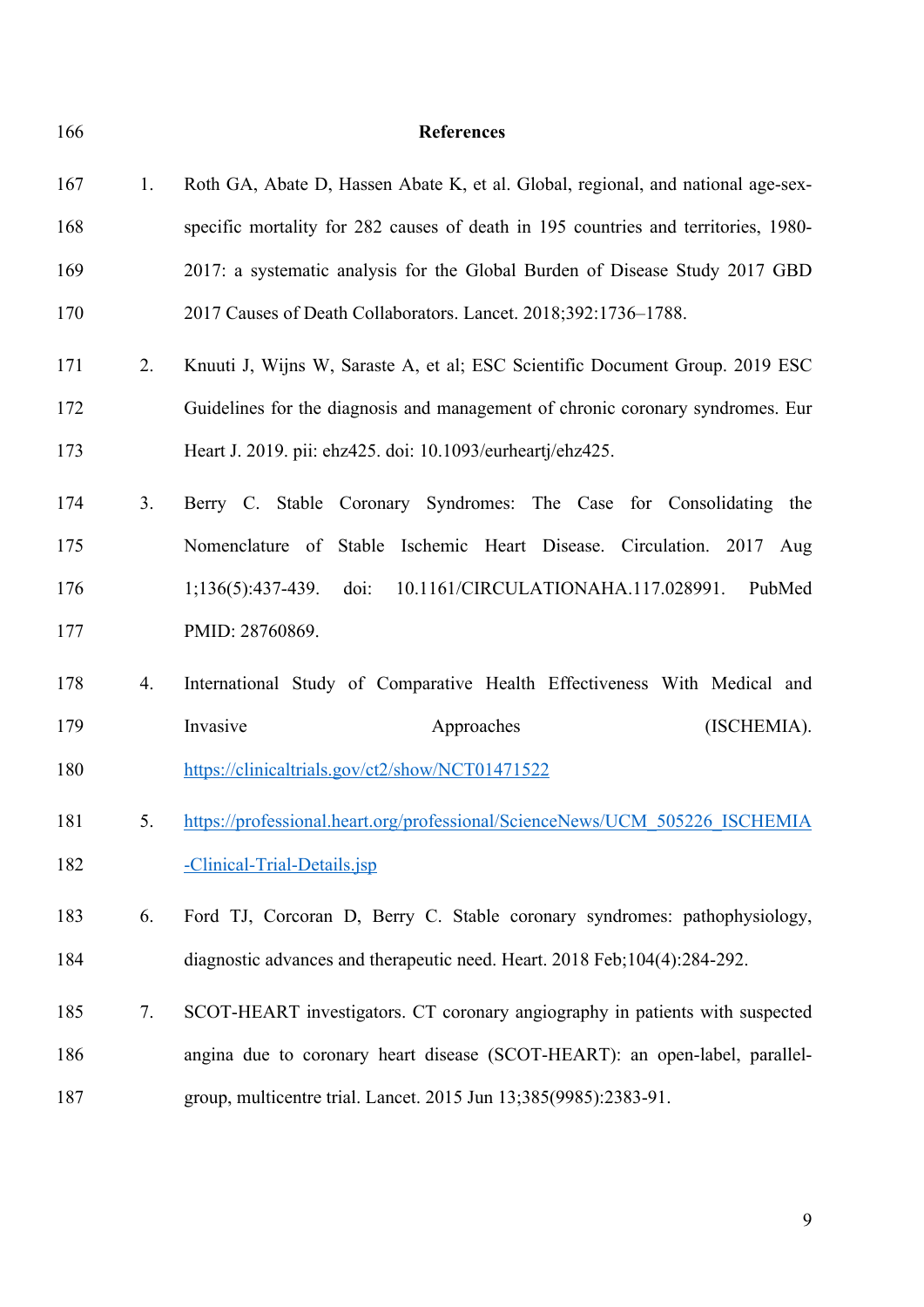8. Mangion K, Adamson PD, Williams MC, Hunter A, Pawade T, Shah ASV, Lewis S, Boon NA, Flather M, Forbes J, McLean S, Roditi G, van Beek EJR, Timmis AD, Newby DE, McAllister DA, Berry C. Sex associations and computed tomography coronary angiography-guided management in patients with stable chest pain. Eur Heart J. 2019 Dec 28. pii: ehz903.

- 9. Williams MC, Hunter A, Shah A, Assi V, Lewis S, Mangion K, Berry C, Boon NA, Clark E, Flather M, Forbes J, McLean S, Roditi G, van Beek EJ, Timmis AD, Newby DE; Scottish COmputed Tomography of the HEART (SCOT-HEART) Trial Investigators. Symptoms and quality of life in patients with suspected angina undergoing CT coronary angiography: a randomised controlled trial. Heart. 2017 198 Jul;103(13):995-1001.
- 10. Sidik NP, McEntegart M, Roditi G, Ford TJ, McDermott M, Morrow A, Byrne J, Adams J, Hargreaves A, Oldroyd KG, Stobo D, Wu O, Messow CM, McConnachie A, Berry C. Rationale and design of the British Heart Foundation (BHF) Coronary Microvascular Function and CT Coronary Angiogram (CorCTCA) study. Am Heart J. 2019 Dec 2;221:48-59.
- 11. Ford TJ, Stanley B, Good R, Rocchiccioli P, McEntegart M, Watkins S, Eteiba H, Shaukat A, Lindsay M, Robertson K, Hood S, McGeoch R, McDade R, Yii E, Sidik N, McCartney P, Corcoran D, Collison D, Rush C, McConnachie A, Touyz RM, Oldroyd KG, Berry C. Stratified Medical Therapy Using Invasive Coronary Function Testing in Angina: The CorMicA Trial. J Am Coll Cardiol. 2018 Dec 11;72(23 Pt A):2841-2855. doi: 10.1016/j.jacc.2018.09.006. Epub 2018 Sep 25. PubMed PMID: 30266608.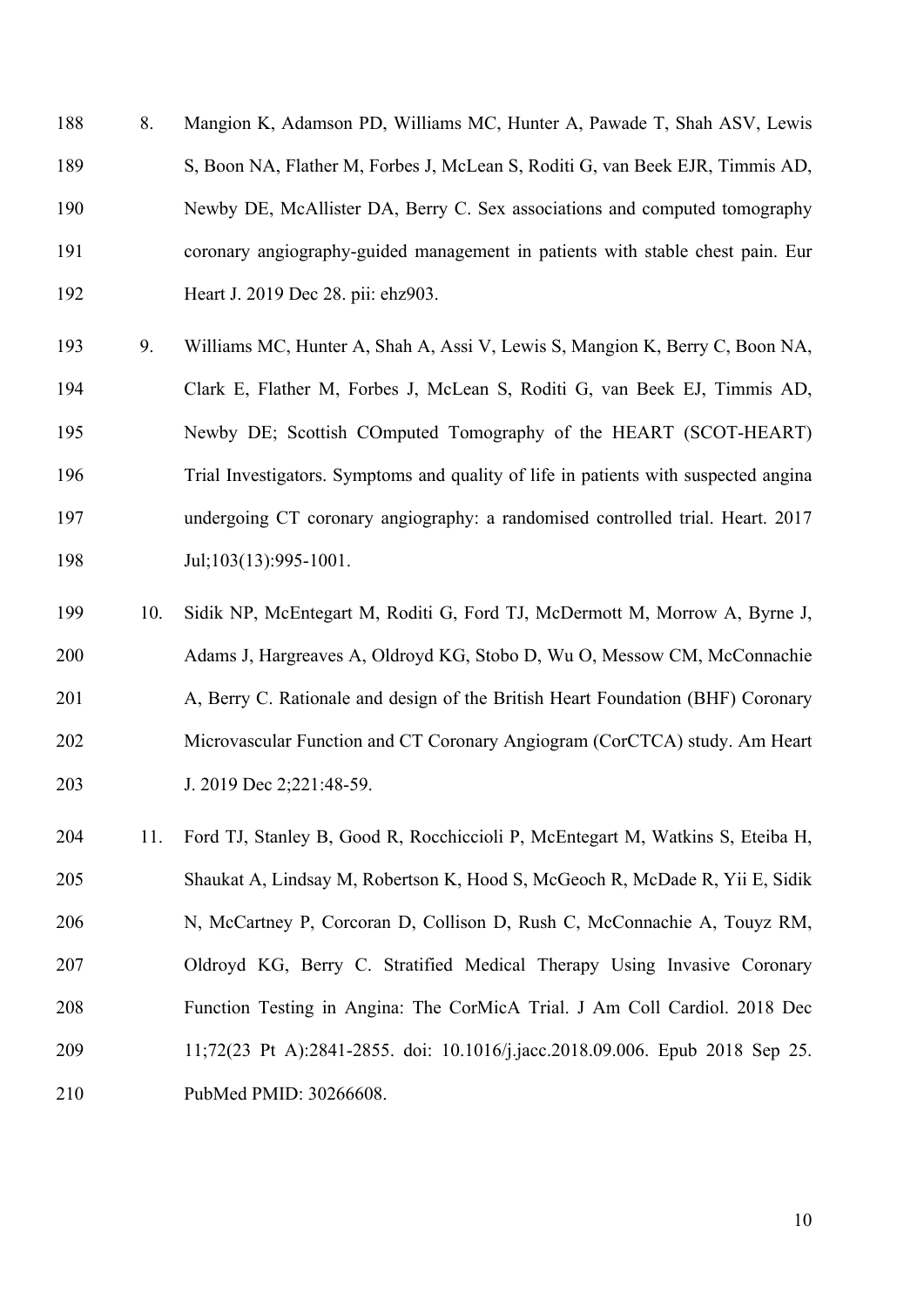12. Ford TJ, Stanley B, Sidik N, Good R, Rocchiccioli P, McEntegart M, Watkins S, Eteiba H, Shaukat A, Lindsay M, Robertson K, Hood S, McGeoch R, McDade R, Yii E, McCartney P, Corcoran D, Collison D, Rush C, Sattar N, McConnachie A, Touyz RM, Oldroyd KG, Berry C. 1-Year Outcomes of Angina Management Guided by Invasive Coronary Function Testing (CorMicA). JACC Cardiovasc Interv. 2020 Jan 13;13(1):33-45.

- 13. Agewall S, Beltrame JF, Reynolds HR, Niessner A, Rosano G, Caforio AL, De Caterina R, Zimarino M, Roffi M, Kjeldsen K, Atar D, Kaski JC, Sechtem U, Tornvall P; WG on Cardiovascular Pharmacotherapy. ESC working group position paper on myocardial infarction with non-obstructive coronary arteries. Eur Heart J. 221 2017 Jan 14;38(3):143-153.
- 14. Crea F, Bairey Merz CN, Beltrame JF, Kaski JC, Ogawa H, Ong P, Sechtem U, Shimokawa H, Camici PG; Coronary Vasomotion Disorders International Study Group (COVADIS). The parallel tales of microvascular angina and heart failure with preserved ejection fraction: a paradigm shift. Eur Heart J. 2017 Feb 14;38(7):473-477. doi: 10.1093/eurheartj/ehw461. Erratum in: Eur Heart J. 2016 Dec 24;:. PubMed PMID: 27907892.
- 15. Berry C, Sidik N, Pereira AC, Ford TJ, Touyz RM, Kaski JC, Hainsworth AH. Small-Vessel Disease in the Heart and Brain: Current Knowledge, Unmet Therapeutic Need, and Future Directions. J Am Heart Assoc. 2019 Feb 5;8(3):e011104. doi: 10.1161/JAHA.118.011104. PubMed PMID: 30712442; PubMed Central PMCID: PMC6405580.
- 16. Ford TJ, Corcoran D, Padmanabhan S, Aman A, Rocchiccioli P, Good R, McEntegart M, Maguire JJ, Watkins S, Eteiba H, Shaukat A, Lindsay M, Robertson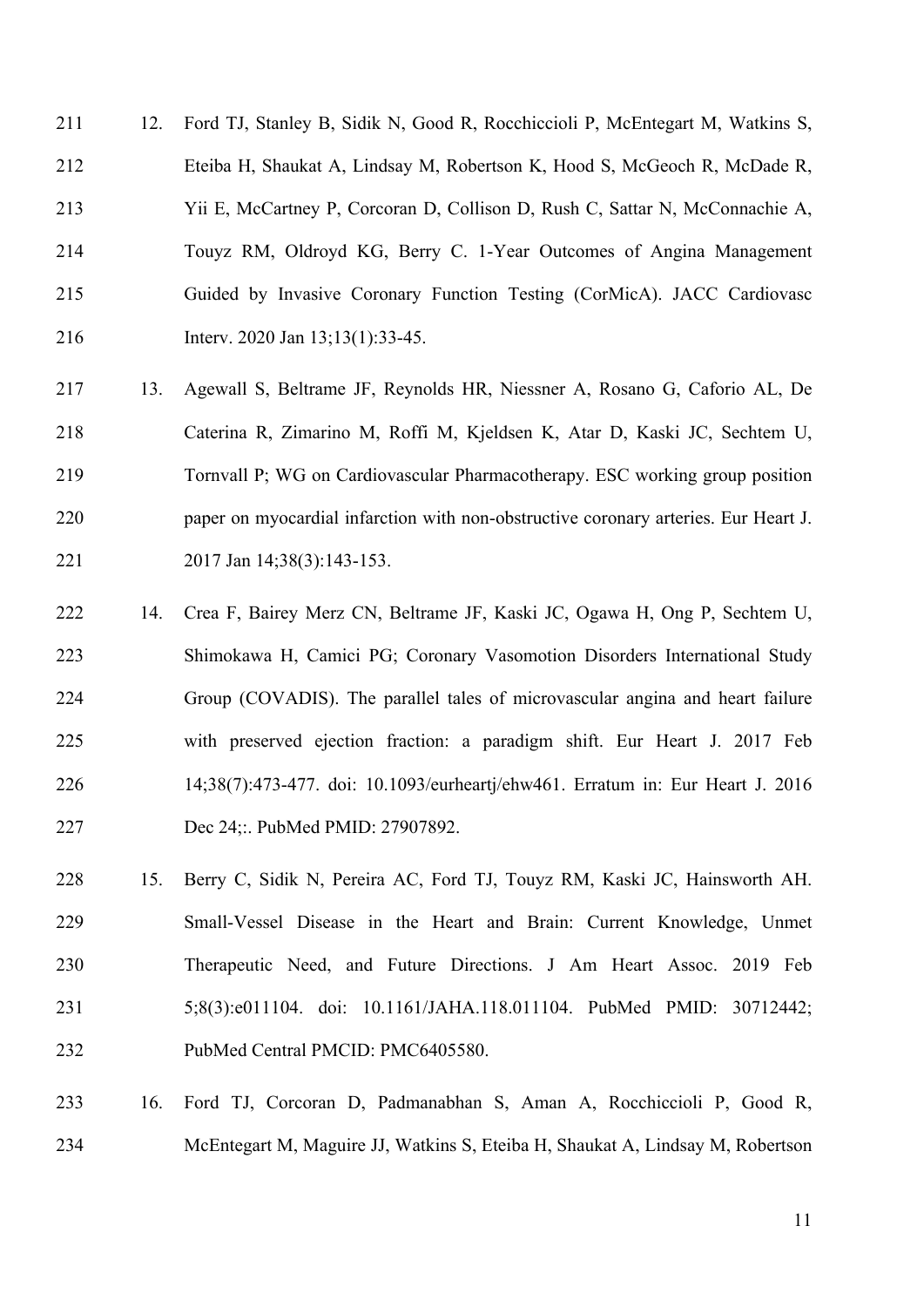- 235 K, Hood S, McGeoch R, McDade R, Yii E, Sattar N, Hsu LY, Arai AE, Oldroyd KG, Touyz RM, Davenport AP, Berry C. Genetic dysregulation of endothelin-1 is implicated in coronary microvascular dysfunction. Eur Heart J. 2020 Jan 23. pii: ehz915. doi: 10.1093/eurheartj/ehz915. [Epub ahead of print] PubMed PMID: 31972008.
- 17. Lam CSP, Arnott C, Beale AL, Chandramouli C, Hilfiker-Kleiner D, Kaye DM, Ky B, Santema BT, Sliwa K, Voors AA. Sex differences in heart failure. Eur Heart J. 242 2019 Dec 14;40(47):3859-3868c.
- 18. Mehta PK, Bess C, Elias-Smale S, Vaccarino V, Quyyumi A, Pepine CJ, Bairey Merz CN. Gender in cardiovascular medicine: chest pain and coronary artery disease. Eur Heart J. 2019 Dec 14;40(47):3819-3826.
- 19. Piek JJ. Combined Pressure and Flow Measurements to Guide Treatment of 247 Coronary Stenoses (DEFINE-FLOW).
- https://clinicaltrials.gov/ct2/show/NCT02328820
- 20. Reynolds H. The Changes in Ischemia and Angina Over 1 Year Among ISCHEMIA Trial Screen Failures With no Obstructive CAD on Coronary CT Angiography (CIAO) substudy https://clinicaltrials.gov/ct2/show/NCT02347215
- 21. Padro, Badimon et al ESC Working Group on Coronary Pathophysiology & Microcirculation Position. Coronary Microvascular Dysfunction in Cardiovascular Disease. Cardiovasc Res. 2020; in press
- 22. Sorop O, van de Wouw J, Chandler S, Ohanyan V, Tune JD, Chilian WM, Merkus D, Bender SB, Duncker DJ. Experimental animal models of coronary microvascular dysfunction. Cardiovasc Res. 2020 Jan 11. pii: cvaa002. doi: 10.1093/cvr/cvaa002. [Epub ahead of print] PubMed PMID: 31926020.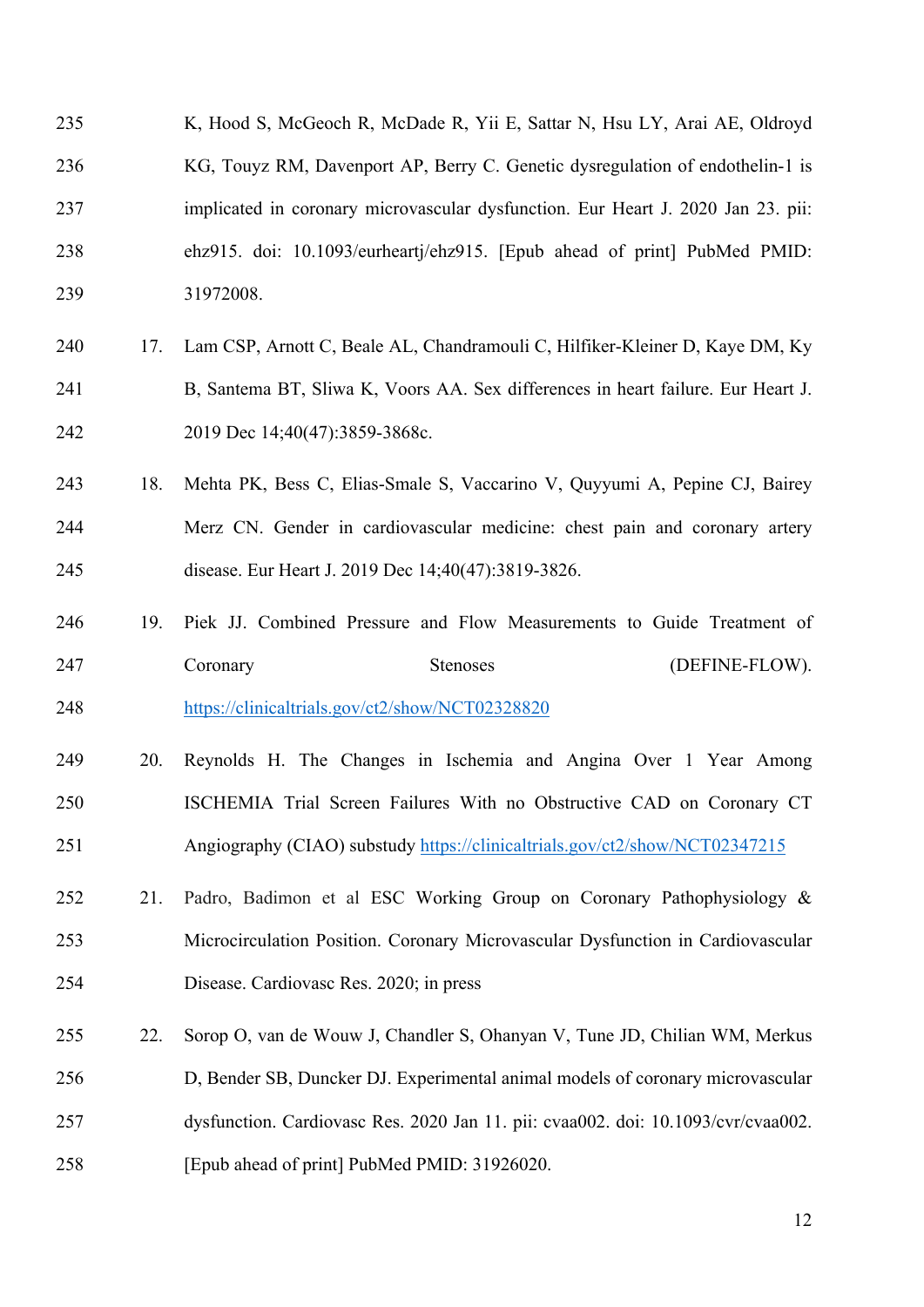- 23. Ong P, Safdar B, Seitz A, Hubert A, Beltrame J, Prescott E. Diagnosis of coronary microvascular dysfunction in the clinic. Cardiovasc Res. 2020 Jan 6. pii: cvz339. doi: 10.1093/cvr/cvz339. [Epub ahead of print] PubMed PMID: 31904824.
- 24. Bairey Merz N, Pepine CJ, Shimokawa H, Berry C. Treatment of Coronary Microvascular Dysfunction. Cardiovasc Res. 2020; in press
- 25. Sechtem U, Brown DL, Godo S, Lanza GA, Shimokawa H, Sidik N. Coronary microvascular dysfunction in stable ischaemic heart disease (NOCAD and OCAD). Cardiovasc Res. 2020 Jan 20. pii: cvaa005. doi: 10.1093/cvr/cvaa005. [Epub ahead of print] PubMed PMID: 31958128.
- 26. Konijnenberg LSF, Damman P, Duncker DJ, Kloner RA, Nijveldt R, van Geuns RJ, Berry C, Riksen NP, Escaned J, van Royen N. Pathophysiology and diagnosis of coronary microvascular dysfunction in ST-elevation myocardial infarction. Cardiovasc Res. 2019 Nov 9. pii: cvz301. doi: 10.1093/cvr/cvz301. [Epub ahead of print] PubMed PMID: 31710673.
- 27. Camici PG, Tschöpe C, Di Carli MF, Rimoldi O, Van Linthout S. Coronary microvascular dysfunction in hypertrophy and heart failure. Cardiovasc Res. 2020; in press.
- 28. Konst RE, Guzik TJ, Kaski JC, Maas AHEM, Elias-Smale SE. The pathogenic role of coronary microvascular dysfunction in the setting of other cardiac or systemic conditions. Cardiovasc Res. 2020 Jan 24. pii: cvaa009. doi: 10.1093/cvr/cvaa009. [Epub ahead of print] PubMed PMID: 31977015.
- 29. Waheed N, Elias-Smale S, Malas W, Maas AH, Sedlak TL, Tremmel J, Mehta PK. Sex Differences in Non-Obstructive Coronary Artery Disease. Cardiovasc Res. 2020 Jan 20. pii: cvaa001. doi: 10.1093/cvr/cvaa001. [Epub ahead of print] PubMed PMID: 31958135.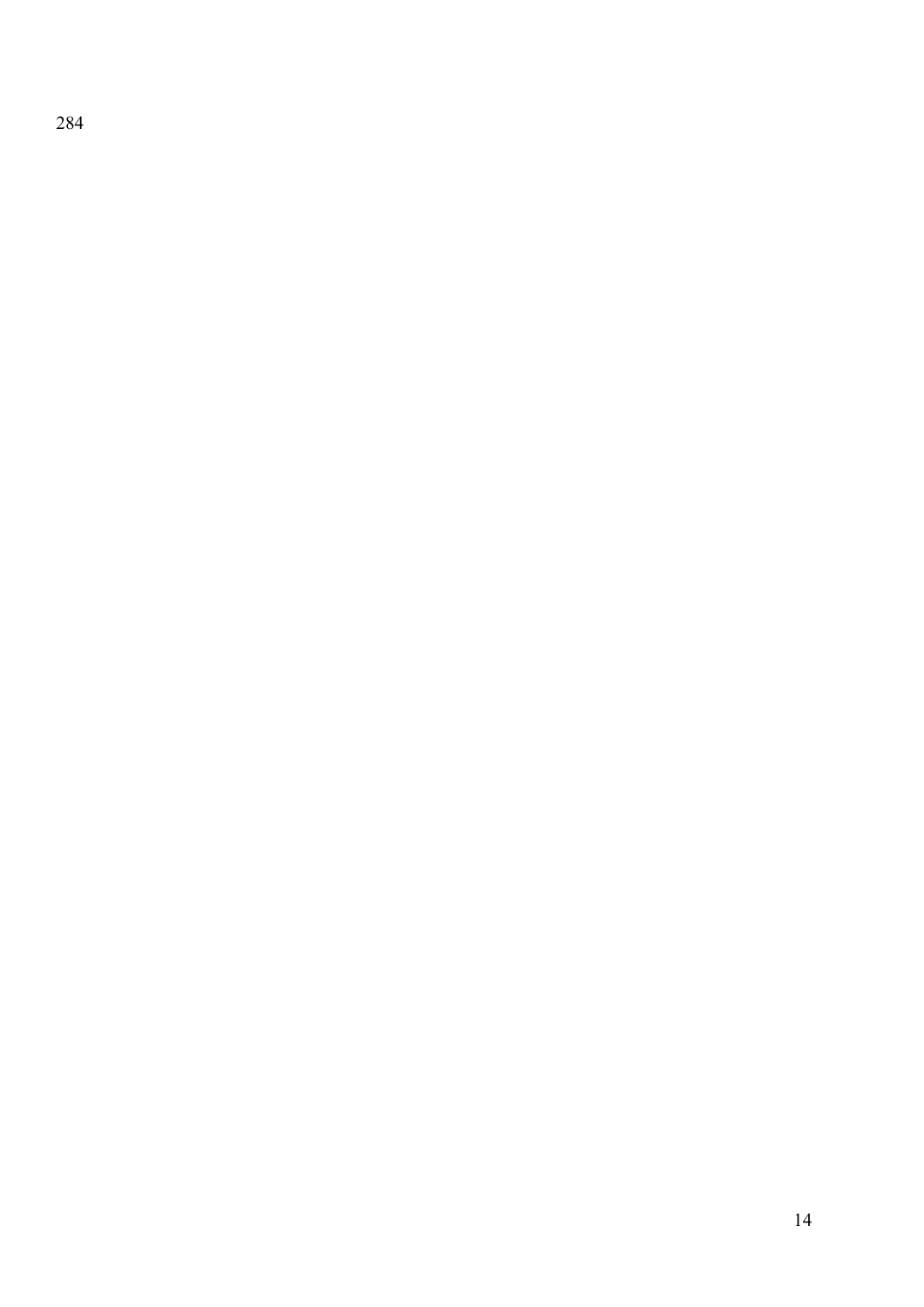## **Figure 1.**



- Legend: ANOCA angina with no obstructive coronary arteries; CAD coronary artery
- disease; CTCA Computed tomography coronary angiography; CV cardiovascular; MI myocardial infarction.